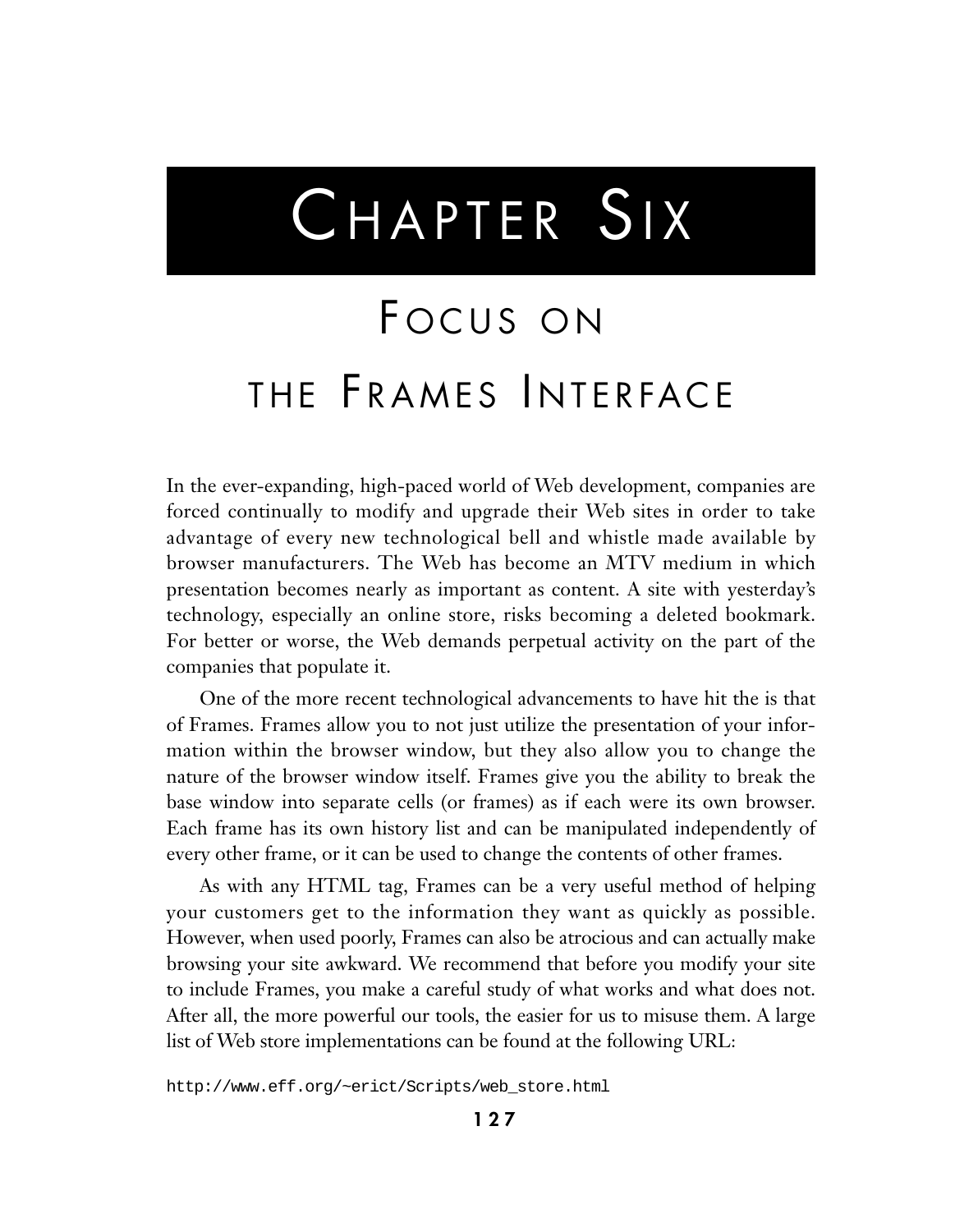Many of the stores on the list take advantage of Frames. We recommend you browse through the list before you settle upon your own design.

However, once you have decided that Frames will enhance your own catalog, making Frames work with the Web store is a fairly simple process. This chapter will discuss what changes you will need to make to your scripts in order to adopt a Frames interface.

### **What Are Frames?**

Though it is not within the scope of this book to present a detailed discussion of the HTML necessary to build complex Frames-based Web sites, we will take a moment to introduce the main tags which we use in our examples.



One good resource on Frames is O'Reilly's, "HTML: The Definitive Guide" written by Musciano and Kennedy. There are also many other HTML Frames references available.

The basic components of a Frames-based site consist of three HTML tags: <FRAMESET>, <FRAME>, and <NOFRAME>.

<FRAMESET> defines the collection of Frames that will describe the browser window. The <FRAMESET> tag takes two attributes, **ROWS** and **COLS,** which define how many rows and columns you will break the base window into and how much of the available screen each frame will take up. Thus, the following tag would create two equal-sized rows of frames, each with three equal-sized frame cells:

<FRAMESET ROWS = "50%, 50%" COLS = "33%, 33%, 33%">

What actually goes within a frame cell is defined by the <FRAME> tag. The <FRAME> tag takes several attributes including **MARGINHEIGHT**, **MAR-GINWIDTH**, **NAME**, **NORESIZE**, **SCROLLING**, and **SRC**. However, for the purposes of the Frames implementations which we use, the **SRC** and **NAME** attributes will be enough.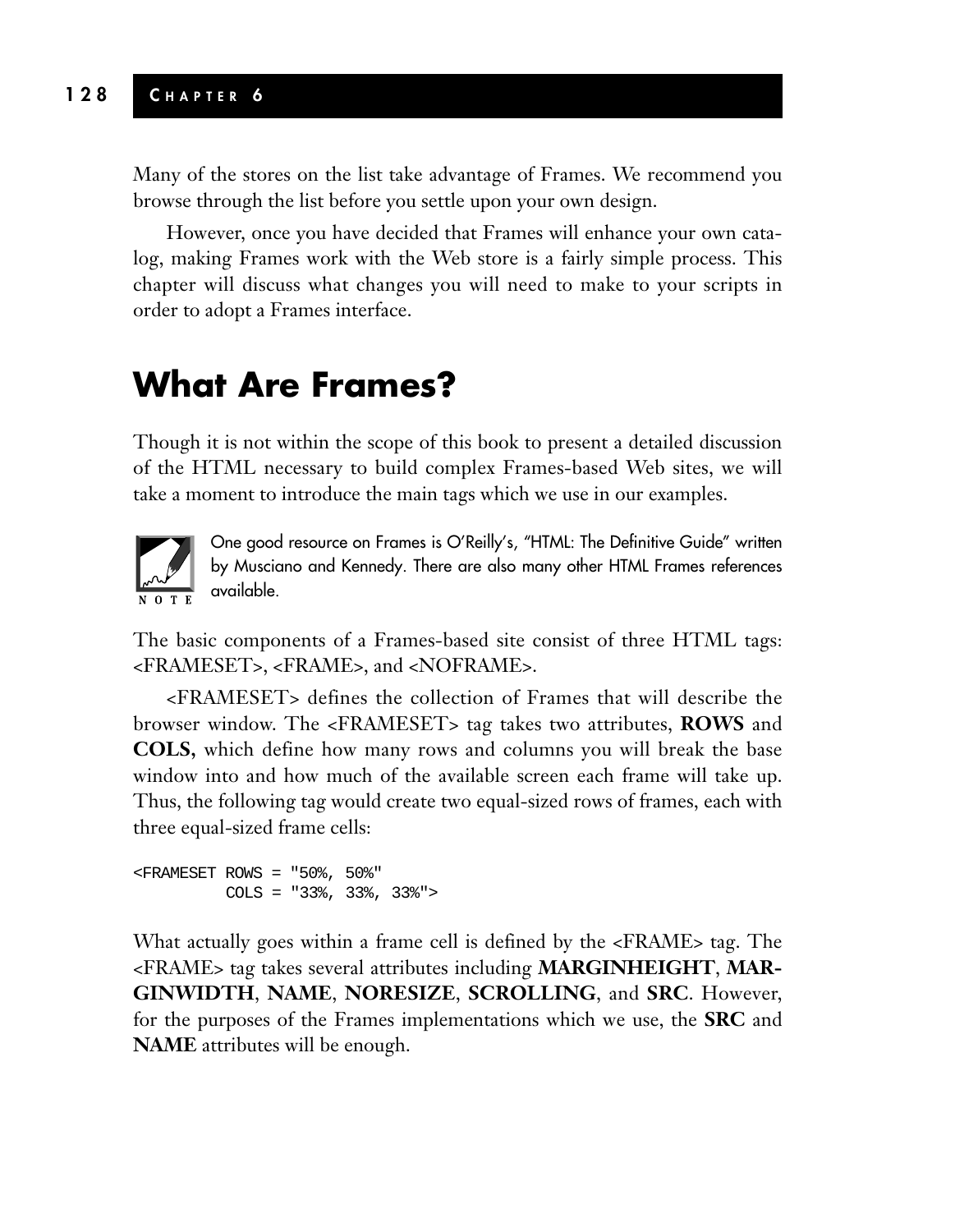The **SRC** attribute defines the location of the object that will be loaded into the frame cell while the **NAME** attribute defines what the frame cell will be referred to within the entire frame document.

For example, consider the following <FRAME> tag

<FRAME SRC = "frontpage.html" NAME = "main">

In this example, the frame cell will display within it the contents of the document **frontpage.html**. Further, it may be referred to as **main** by other objects in the window. Thus, the following hyperlink when clicked would cause **Vowels.html** to be loaded in the Frame defined above (replacing **frontpage.html**).

```
<A HREF = "Vowels.html" TARGET = "main">
```
Thus, by using the **TARGET** parameter, we are able to affect the contents of any named frame.

Finally, the <NOFRAMES> and its corresponding </NOFRAMES> tags are used to define a default HTML page for browsers that do not support Frames technology. Thus, you might include the following section in any site based on Frames:

```
<NOFRAMES>
We are sorry, but this site takes advantage of Frames. Why not con-
sider upgrading your browser to Netscape 3.0
</NOFRAMES>
```
#### **Setting up the Web Store to Use Frames**

As stated earlier, using a Frames-based Web store is pretty simple. In fact, you need only change a few aspects of the interface. Almost every other setup factor will depend on whether you use a Database or HTML back end. But your choice of back end you use makes no difference in the Frames interface. The Frames interface can handle either choice.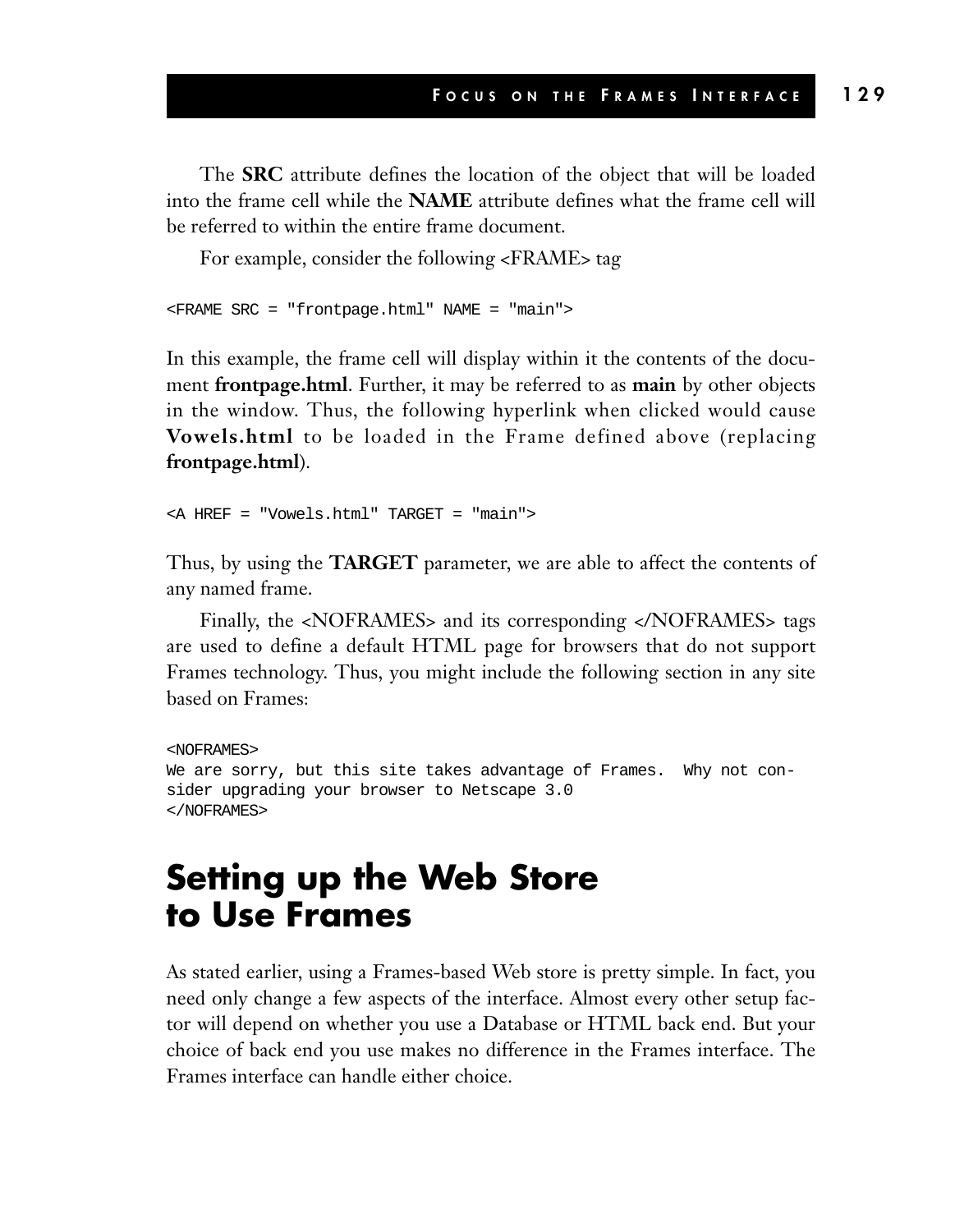In fact, there are really only two things that you need to do in order to transform your Web store into a Frames-based Web store. First, you must make sure to create all the elements the frames that you wish to display. Second, you must make sure not to fall prey to endlessly recursive front pages.

Let us first deal with preparing the elements of the frames displays. In the sample Frames store we provide in the distribution **web\_store.setup.frames** (notice that we use a Database store back end by default), the interface is divided into three frames. Figure 6.1 shows the results of **frames\_frontpage.html** on the Web:

```
<HTML>
<HEAD>
<TITLE>Selena Sol's Meme Mart</TITLE>
</HEAD>
<FRAMESET COLS = "111, 80%">
<FRAMESET ROWS = "90, 60%">
<FRAME SRC = "web_store.cgi?page=../home.html&cart_id="
       SCROLLING = "no">
<FRAME SRC = "web_store.cgi?page=../toc.html&cart_id="
      SCROLLING = "auto">
</FRAMESET>
<FRAME NAME = "main"
       SRC = "web_store.cgi?page=../outlet_frontpage_db.
             html&cart_id=">
</FRAMESET>
```
As you can see, **frames\_frontpage.html** defines the frames-based interface as having two navigational frames and one display frame.

The first navigational frame simply loads a static HTML document referencing the front page with the following code:

```
<CENTER>
<A HREF = "web_store.cgi?cart_id=&page=../outlet_frontpage_db.html"
  TARGET = "main">
<IMG SRC = "Html/Images/animated_circuit.gif"
    BORDER = "0">>/A><BR>Meme Mart Home
</CENTER>
```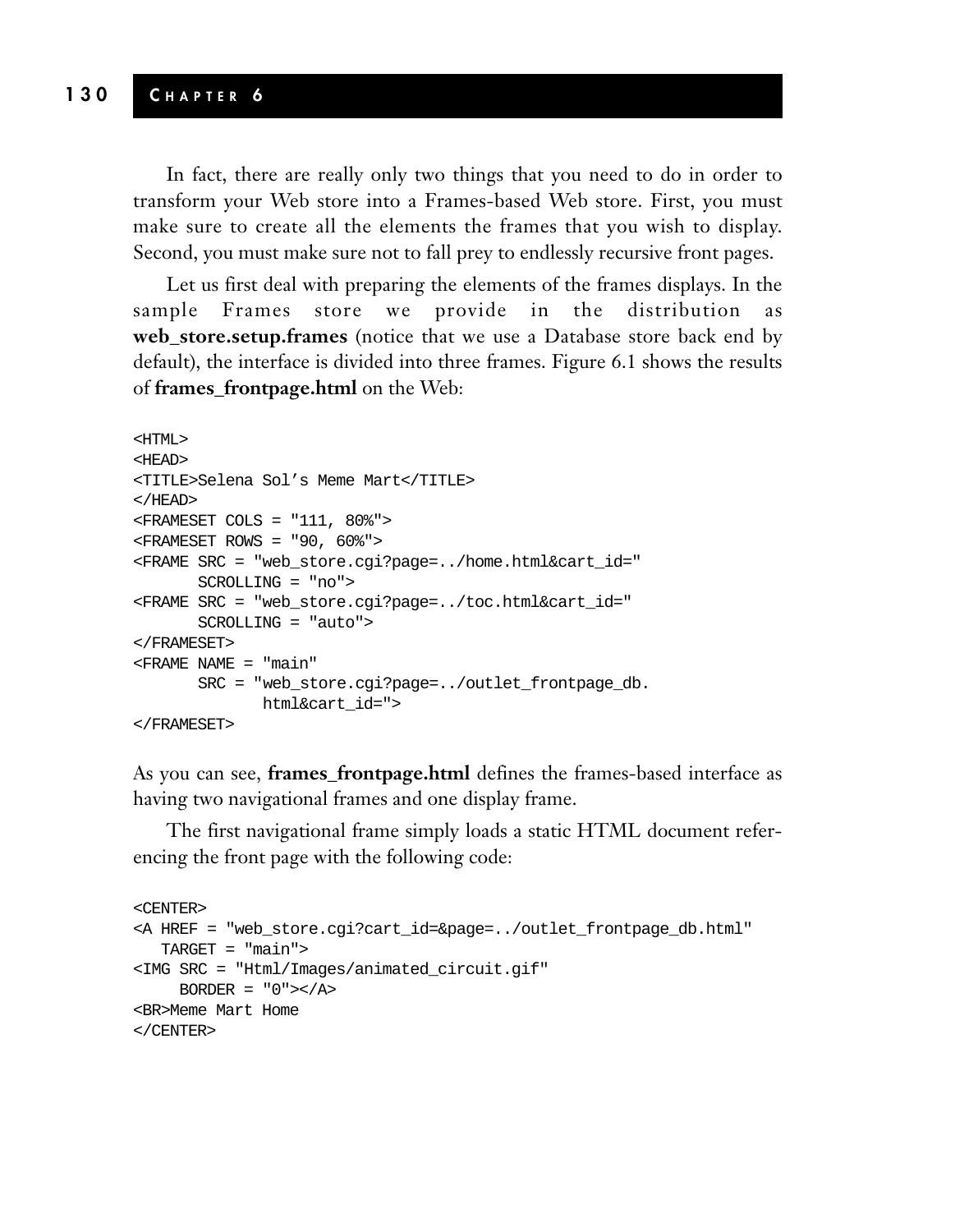|                                                                      | 5 Notscape - (Solona Sal's Mane Mart)                                                                                                                                                                                                                                                                                                                                                                                                                                                                                                                                                                                                                                                                                                              | <b>OTK</b> |
|----------------------------------------------------------------------|----------------------------------------------------------------------------------------------------------------------------------------------------------------------------------------------------------------------------------------------------------------------------------------------------------------------------------------------------------------------------------------------------------------------------------------------------------------------------------------------------------------------------------------------------------------------------------------------------------------------------------------------------------------------------------------------------------------------------------------------------|------------|
| Ele Edit View Go Bookmarks Episons Directory Virabor Help            |                                                                                                                                                                                                                                                                                                                                                                                                                                                                                                                                                                                                                                                                                                                                                    |            |
|                                                                      | 에~[5] @ [2] 2] 凸 [0] ●                                                                                                                                                                                                                                                                                                                                                                                                                                                                                                                                                                                                                                                                                                                             |            |
|                                                                      | Go to Mg.//www.soadsman.com/opitar/Web_steer/web_stee.np                                                                                                                                                                                                                                                                                                                                                                                                                                                                                                                                                                                                                                                                                           |            |
| Merse Mart<br>35 page<br>Letters<br><b>Numbers</b><br>Words<br>MEXER | Memotic elements at a price you can afford<br>- 1 카지스 SCO/ 48<br><b>MEME MART</b><br>Welcome to Selena Selly Mome Makers Digital Masket where you will find all the<br>components you will need to build a wast rollertion of downse and visulent.<br>memes. Feel free to becove our vast cutalog of memetic components from our<br>unneanly complete roman alphabet to our compact inventory of erebic manerals.<br>Plus, browse our all new collection of prefelorioused words and memes. Browne to<br>your heari's content and please feel sufe sending as your credit rant information,<br>shipping; uddesse, mode al history, driving meerle, and social security musicar.<br>Choose a category to browse<br><b>LETTERS</b><br><b>NUMBERS</b> |            |
| View Carl                                                            | <b>WORDS</b><br>MEMES                                                                                                                                                                                                                                                                                                                                                                                                                                                                                                                                                                                                                                                                                                                              |            |
| Classe<br>Quanty<br>Form.                                            | Or input a keyword to generate a customized list of<br>product pages.                                                                                                                                                                                                                                                                                                                                                                                                                                                                                                                                                                                                                                                                              |            |
| Delate<br>Dem Form<br>Order<br>Form                                  | Keyward<br>Exact Match (Whale<br>word match??<br>Case Sensitive?<br>┍<br>Lawant Price to Search<br>For<br><b>Highest Price to Search</b><br>For<br>Submit Keyword                                                                                                                                                                                                                                                                                                                                                                                                                                                                                                                                                                                  |            |

**Figure 6.1** The Frames-based Web store.

The link, when clicked, instructs the Web browser to use **web\_store.cgi** to load **outlet\_frontpage.db.html** into the main window.

The second navigational window is the primary navigational frame which provides links for every place in the store with the following code:

```
<CENTER>
<A HREF = "web_store.cgi?page=Letters.html.db&cart_id="
   TARGET = "main">Letters</A>
P<A HREF = "web_store.cgi?product=Numbers&cart_id="
   TARGET = "main">Numbers</A>
```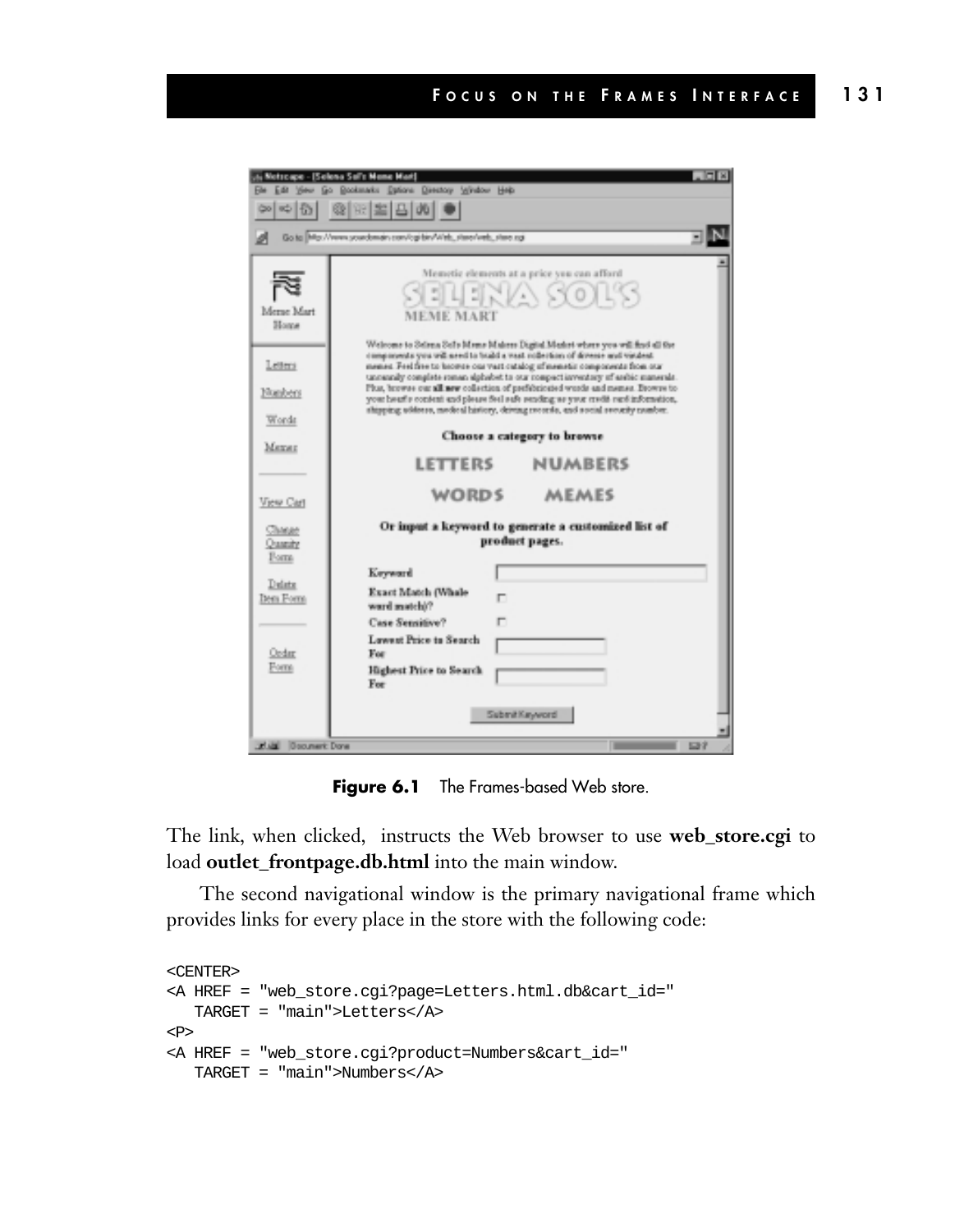```
<P>
<A HREF = "web_store.cgi?product=Words&cart_id="
  TARGET = "main">Words</A>
<P>
<A HREF = "web_store.cgi?product=Memes&cart_id="
  TARGET = "main">Memes</A>
<P><HR><P>
<A HREF = "web_store.cgi?modify_cart_button=yes&cart_id="
  TARGET = "main">View Cart</A>
<P>
<A HREF = "web_store.cgi?change_quantity_button=yes&cart_id="
  TARGET = "main">Change Quanity Form</A>
P<A HREF = "web_store.cgi?delete_item_button=yes&cart_id="
  TARGET = "main">Delete Item Form</A>
<P><HR><P>
<A HREF = "web_store.cgi?order_form_button=yes&cart_id="
  TARGET = "main">Order Form</A>
</CENTER>
```
This is basically the familiar list of products page discussed in Chapter 3 and Chapter 4, with the bonus of a set of cart manipulation links. The navigational frame becomes a site map allowing customers to jump anywhere in the site regardless of where they are located.

Finally, the browser includes a "main" frame into which all subsequent store pages are loaded. Initially, **outlet\_frontpage\_db.html** is loaded into the frame.

One crucial thing to note about the use of frames is that every frame is filtered through **web\_store.cgi**. As you will recall from previous chapters, it is essential that no HTML page be introduced to the customer without its first being filtered through the script. As always, every link includes the **cart\_id=** flag which the script will recognize and replace with the actual unique cart i.d. of the customer when it loads **frames\_frontpage.html**.

The second issue to deal with when creating a Frames interface is the variable **\$sc\_no\_frames\_button** defined in the Setup file. **\$sc\_no\_frames\_button** must be set to nothing if frames are to work. The reason for this is that frames have the nasty possibility of creating endlessly recursive front pages. That is, consider what would happen if you had the **Return to Frontpage** button in the "main" window. If the customer clicked on it, the **frames\_frontpage.html** file would be loaded inside the main frame. Thus, the main frame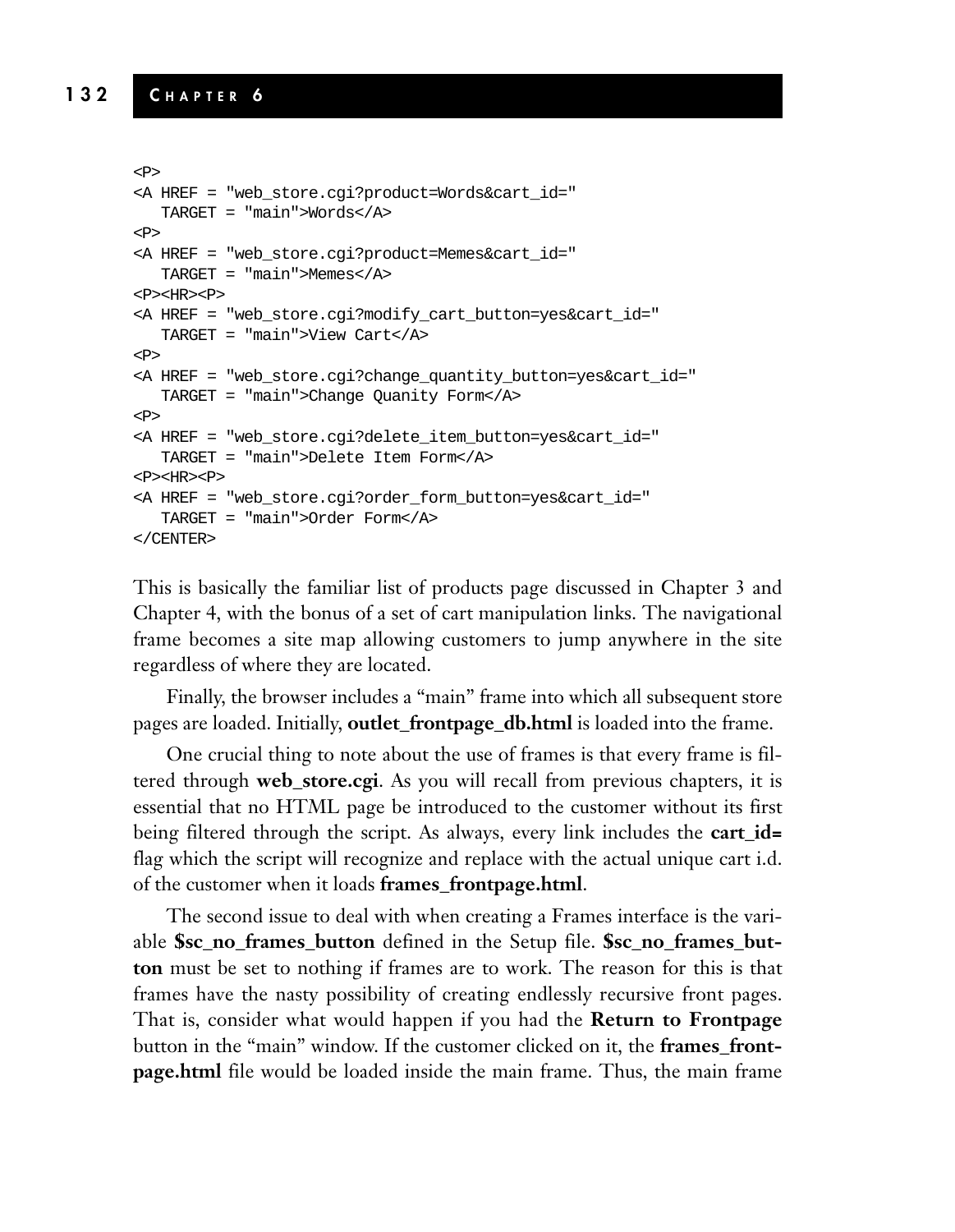would be subdivided into the three basic frames. Figure 6.2 depicts this unfortunate situation.



**Figure 6.2** Recursive frames.

This could go on indefinitely until the browser fails. Thus, we have isolated out the Return to Frontpage button into a setup variable. If you set this variable equal to nothing, then you will not get a button in your main window and will only be able to reload the front page from the top left frame which will reference **outlet\_frontpage.html** instead of **frames\_frontpage.html**.